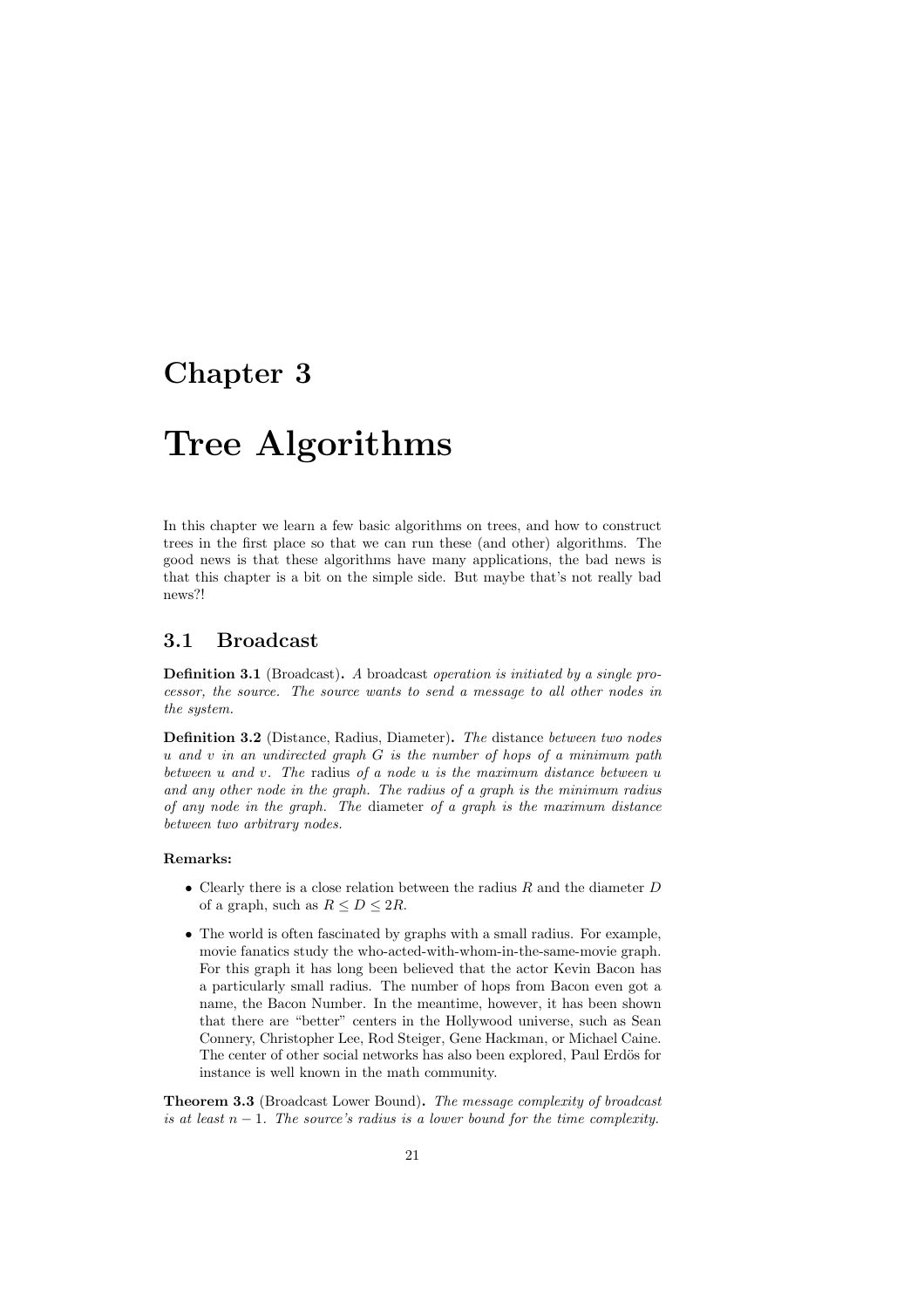Proof: Every node must receive the message.

#### Remarks:

• You can use a pre-computed spanning tree to do broadcast with tight message complexity. If the spanning tree is a breadth-first search spanning tree (for a given source), then the time complexity is tight as well.

**Definition 3.4** (Clean). A graph (network) is clean if the nodes do not know the topology of the graph.

Theorem 3.5 (Clean Broadcast Lower Bound). For a clean network, the number of edges is a lower bound for the broadcast message complexity.

Proof: If you do not try every edge, you might miss a whole part of the graph behind it.

### Remarks:

• This lower bound proof directly brings us to the well known *flooding* algorithm.

### Algorithm 11 Flooding

1: The source (root) sends the message to all neighbors.

- 2: **Each other node** v upon receiving the message the first time forwards the message to all (other) neighbors.
- 3: Upon later receiving the message again (over other edges), a node can discard the message.

#### Remarks:

- If node  $v$  receives the message first from node  $u$ , then node  $v$  calls node u parent. This parent relation defines a spanning tree  $T$ . If the flooding algorithm is executed in a synchronous system, then  $T$  is a breadth-first search spanning tree (with respect to the root).
- More interestingly, also in asynchronous systems the flooding algorithm terminates after  $R$  time units,  $R$  being the radius of the source. However, the constructed spanning tree may not be a breadth-first search spanning tree.

## 3.2 Convergecast

Convergecast is the same as broadcast, just reversed: Instead of a root sending a message to all other nodes, all other nodes send information to a root. The simplest convergecast algorithm is the echo algorithm: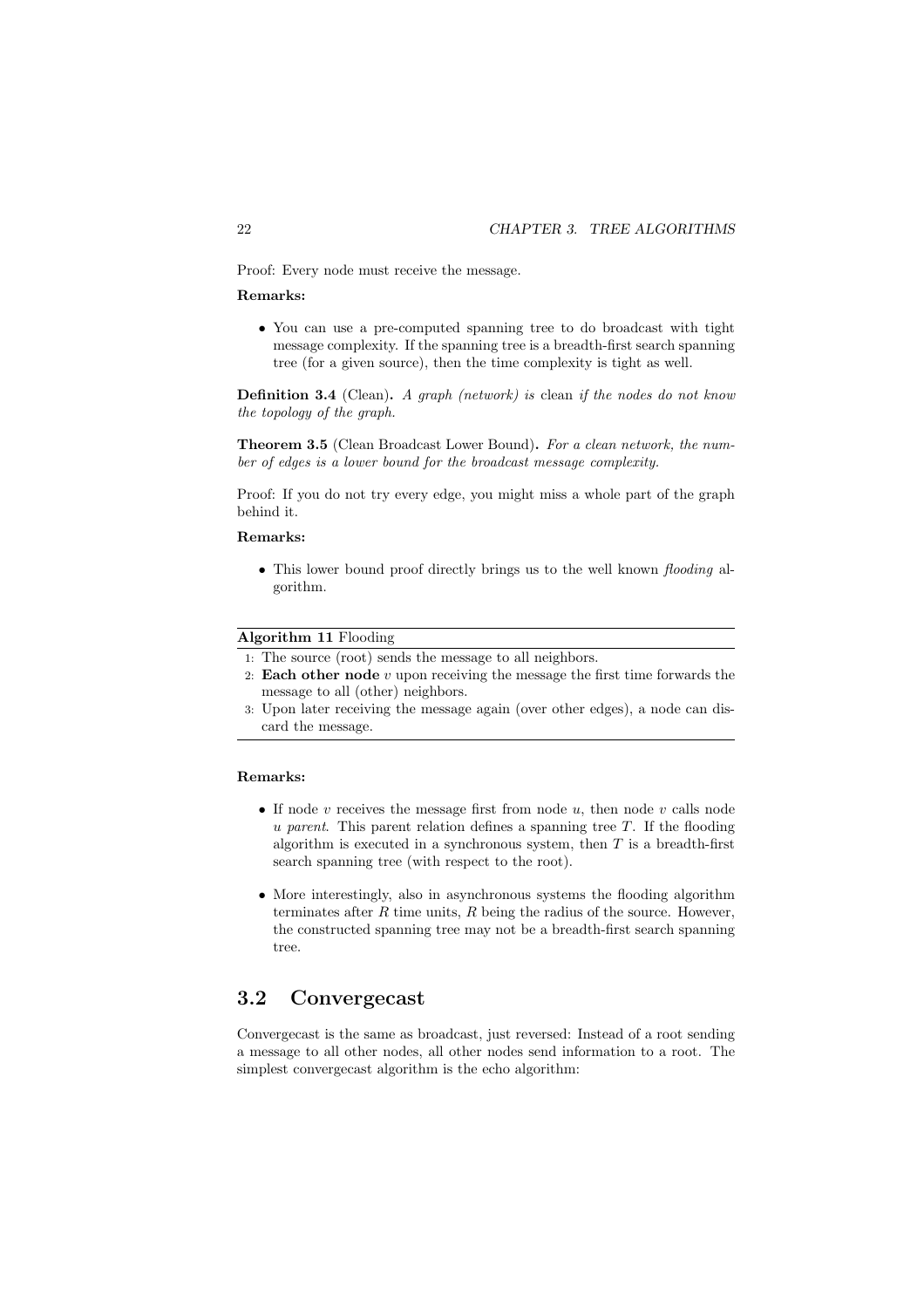| Algorithm 12 Echo |  |  |
|-------------------|--|--|
|-------------------|--|--|

Require: This algorithm is initiated at the leaves.

1: A leave sends a message to its parent.

2: If an inner node has received a message from each child, it sends a message to the parent.

#### Remarks:

- Usually the echo algorithm is paired with the flooding algorithm, which is used to let the leaves know that they should start the echo process; this is known as flooding/echo.
- One can use convergecast for termination detection, for example. If a root wants to know whether all nodes in the system have finished some task, it initiates a flooding/echo; the message in the echo algorithm then means "This subtree has finished the task."
- Message complexity of the echo algorithm is  $n-1$ , but together with flooding it is  $O(m)$ , where  $m = |E|$  is the number of edges in the graph.
- The time complexity of the echo algorithm is determined by the depth of the spanning tree (i.e., the radius of the root within the tree) generated by the flooding algorithm.
- The flooding/echo algorithm can do much more than collecting acknowledgements from subtrees. One can for instance use it to compute the number of nodes in the system, or the maximum ID (for leader election), or the sum of all values stored in the system, or a route-disjoint matching.
- Moreover, by combining results one can compute even fancier aggregations, e.g., with the number of nodes and the sum one can compute the average. With the average one can compute the standard deviation. And so on  $\ldots$

# 3.3 BFS Tree Construction

In synchronous systems the flooding algorithm is a simple yet efficient method to construct a breadth-first search (BFS) spanning tree. However, in asynchronous systems the spanning tree constructed by the flooding algorithm may be far from BFS. In this section, we implement two classic BFS constructions—Dijkstra and Bellman-Ford—as asynchronous algorithms.

We start with the Dijkstra algorithm. The basic idea is to always add the "closest" node to the existing part of the BFS tree. We need to parallelize this idea by developing the BFS tree layer by layer:

Theorem 3.6 (Analysis of Algorithm 13). The time complexity of Algorithm 13 is  $O(D^2)$ , the message complexity is  $O(m + nD)$ , where D is the diameter of the graph, n the number of nodes, and m the number of edges.

Proof: A broadcast/echo algorithm in  $T_p$  needs at most time 2D. Finding new neighbors at the leaves costs 2 time units. Since the BFS tree height is bounded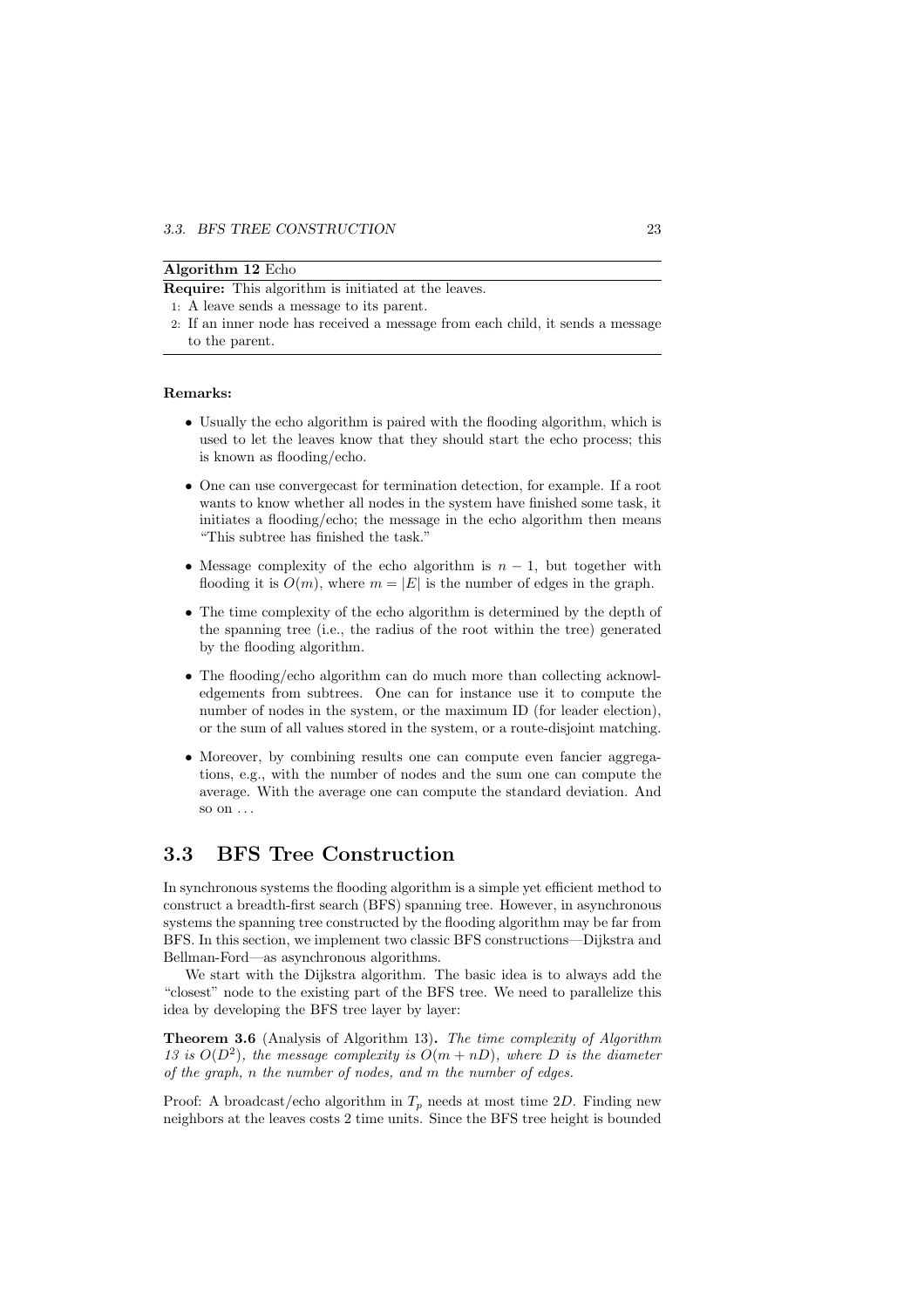#### Algorithm 13 Dijkstra BFS

- 1: The algorithm proceeds in phases. In phase  $p$  the nodes with distance  $p$  to the root are detected. Let  $T_p$  be the tree in phase p. We start with  $T_1$  which is the root plus all direct neighbors of the root. We start with phase  $p = 1$ : 2: repeat
- 3: The root starts phase p by broadcasting "start  $p$ " within  $T_p$ .
- 4: When receiving "start p" a leaf node u of  $T_p$  (that is, a node that was newly discovered in the last phase) sends a "join  $p + 1$ " message to all quiet neighbors. (A neighbor  $v$  is quiet if  $u$  has not yet "talked" to  $v$ .)
- 5: A node  $v$  receiving the first "join  $p+1$ " message replies with "ACK" and becomes a leaf of the tree  $T_{p+1}$ .
- 6: A node  $v$  receiving any further "join" message replies with "NACK".
- 7: The leaves of  $T_p$  collect all the answers of their neighbors; then the leaves start an echo algorithm back to the root.
- 8: When the echo process terminates at the root, the root increments the phase
- 9: until there was no new node detected

by the diameter, we have D phases, giving a total time complexity of  $O(D^2)$ . Each node participating in broadcast/echo only receives (broadcasts) at most 1 message and sends (echoes) at most once. Since there are  $D$  phases, the cost is bounded by  $O(nD)$ . On each edge there are at most 2 "join" messages. Replies to a "join" request are answered by 1 "ACK" or "NACK" , which means that we have at most 4 additional messages per edge. Therefore the message complexity is  $O(m + nD)$ .

### Remarks:

• The time complexity is not very exciting, so let's try Bellman-Ford!

The basic idea of Bellman-Ford is even simpler, and heavily used in the Internet, as it is a basic version of the omnipresent border gateway protocol (BGP). The idea is to simply keep the distance to the root accurate. If a neighbor has found a better route to the root, a node might also need to update its distance.

| <b>Algorithm 14 Bellman-Ford BFS</b>                                                      |
|-------------------------------------------------------------------------------------------|
| 1: Each node u stores an integer $d_u$ which corresponds to the distance from u           |
| to the root. Initially $d_{\text{root}} = 0$ , and $d_u = \infty$ for every other node u. |
| 2. The root starts the algorithm by sending "1" to all neighbors.                         |
| 3: if a node u receives a message "y" with $y < d_u$ from a neighbor v then               |
| node u sets $d_u := u$<br>4:                                                              |
| node u sends " $y + 1$ " to all neighbors (except v)<br>5:                                |
| $6:$ end if                                                                               |
|                                                                                           |
|                                                                                           |

Theorem 3.7 (Analysis of Algorithm 14). The time complexity of Algorithm 14 is  $O(D)$ , the message complexity is  $O(nm)$ , where  $D, n, m$  are defined as in Theorem 3.6.

Proof: We can prove the time complexity by induction. We claim that a node at distance d from the root has received a message "d" by time d. The root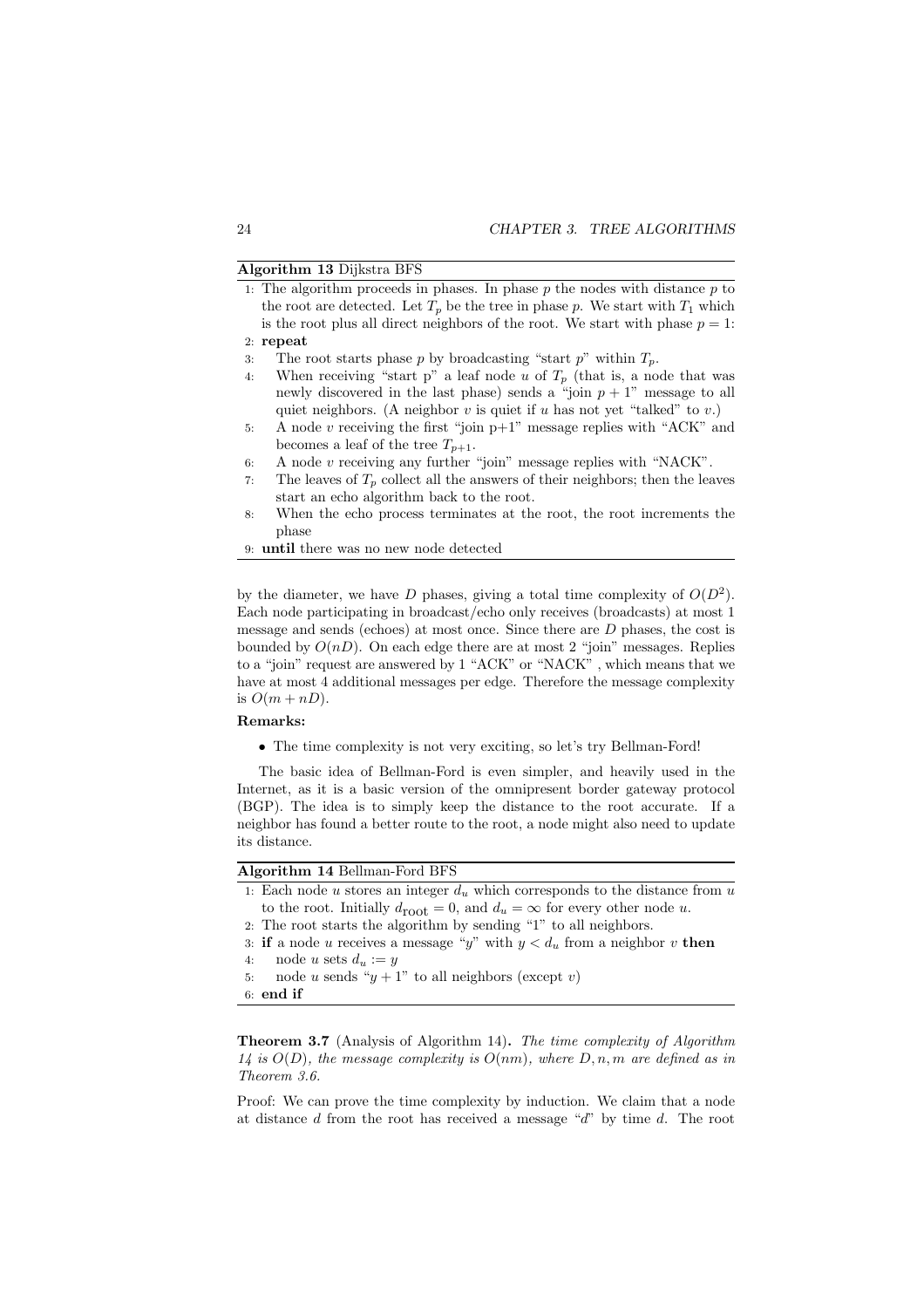knows by time 0 that it is the root. A node v at distance d has a neighbor  $u$ at distance  $d-1$ . Node u by induction sends a message "d" to v at time  $d-1$ or before, which is then received by  $v$  at time  $d$  or before. Message complexity is easier: A node can reduce its distance at most  $n-1$  times; each of these times it sends a message to all its neighbors. If all nodes do this we have  $O(nm)$ messages.

#### Remarks:

• Algorithm 13 has the better message complexity and Algorithm 14 has the better time complexity. The currently best algorithm (optimizing both) needs  $O(m + n \log^3 n)$  messages and  $O(D \log^3 n)$  time. This "trade-off" algorithm is beyond the scope of this course.

# 3.4 MST Construction

There are several types of spanning trees, each serving a different purpose. A particularly interesting spanning tree is the minimum spanning tree (MST). The MST only makes sense on weighted graphs, hence in this section we assume that each edge e is assigned a weight  $\omega_e$ .

**Definition 3.8** (MST). Given a weighted graph  $G = (V, E, \omega)$ , the MST of G is a spanning tree T minimizing  $\omega(T)$ , where  $\omega(G') = \sum_{e \in G'} \omega_e$  for any subgraph  $G' \subseteq G.$ 

#### Remarks:

- In the following we assume that no two edges of the graph have the same weight. This simplifies the problem as it makes the MST unique; however, this simplification is not essential as one can always break ties by adding the IDs of adjacent vertices to the weight.
- Obviously we are interested in computing the MST in a distributed way. For this we use a well-known lemma:

**Definition 3.9** (Blue Edges). Let T be a spanning tree of the weighted graph G and  $T' \subseteq T$  a subgraph of T (also called a fragment). Edge  $e = (u, v)$  is an outgoing edge of T' if  $u \in T'$  and  $v \notin T'$  (or vice versa). The minimum weight *outgoing edge*  $b(T')$  *is the so-called* blue edge of T'.

**Lemma 3.10.** For a given weighted graph  $G$  (such that no two weights are the same), let  $T$  denote the MST, and  $T'$  be a fragment of  $T$ . Then the blue edge of  $T'$  is also part of T, i.e.,  $T' \cup b(T') \subseteq T$ .

Proof: For the sake of contradiction, suppose that in the MST  $T$  there is edge  $e \neq b(T')$  connecting T' with the remainder of T. Adding the blue edge  $b(T')$  to the MST T we get a cycle including both e and  $b(T')$ . If we remove e from this cycle we still have a spanning tree, and since by the definition of the blue edge  $\omega_e > \omega_{b(T')}$ , the weight of that new spanning tree is less than than the weight of T. We have a contradiction.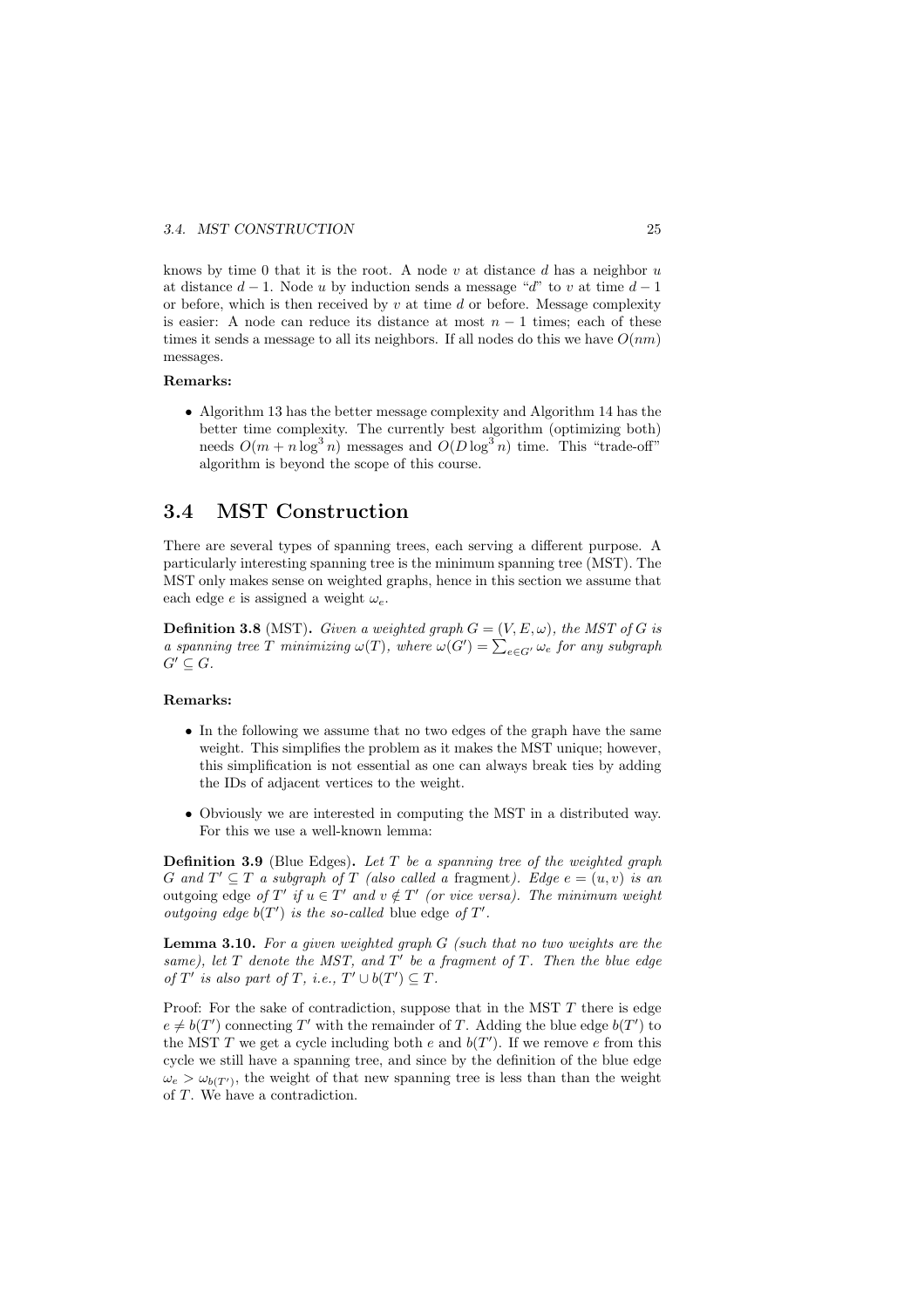#### Remarks:

- In other words, the blue edges seem to be the key to a distributed algorithm for the MST problem. Since every node itself is a fragment of the MST, every node directly has a blue edge! All we need to do is to grow these fragments! Essentially this is a distributed version of Kruskal's sequential algorithm.
- $\bullet\,$  At any given time the nodes of the graph are partitioned into fragments (rooted subtrees of the MST). Each fragment has a root, the ID of the fragment is the ID of its root. Each node knows its parent and its children in the fragment. The algorithm operates in phases. At the beginning of a phase, nodes know the IDs of the fragments of their neighbor nodes.

#### Algorithm 15 GHS (Gallager–Humblet–Spira)

- 1: Initially each node is the root of its own fragment. We proceed in phases:
- 2: repeat
- 3: All nodes learn the fragment IDs of their neighbors.
- 4: The root of each fragment uses flooding/echo in its fragment to determine the blue edge  $b = (u, v)$  of the fragment.
- 5: The root sends a message to node u; while forwarding the message on the path from the root to node  $u$  all parent-child relations are inverted  $\{such$ that  $u$  is the new temporary root of the fragment $\}$
- 6: node u sends a merge request over the blue edge  $b = (u, v)$ .
- 7: if node v also sent a merge request over the same blue edge  $b = (v, u)$ then
- 8: either u or v (whichever has the smaller ID) is the new fragment root 9: the blue edge  $b$  is directed accordingly
- 10: else
- 11: node  $v$  is the new parent of node  $u$
- $12:$  end if
- 13: the newly elected root node informs all nodes in its fragment (again using flooding/echo) about its identity
- 14: until all nodes are in the same fragment (i.e., there is no outgoing edge)

#### Remarks:

• Algorithm 15 was stated in pseudo-code, with a few details not really explained. For instance, it may be that some fragments are much larger than others, and because of that some nodes may need to wait for others, e.g., if node u needs to find out whether neighbor  $v$  also wants to merge over the blue edge  $b = (u, v)$ . The good news is that all these details can be solved. We can for instance bound the asynchronicity by guaranteeing that nodes only start the new phase after the last phase is done, similarly to the phase-technique of Algorithm 13.

Theorem 3.11 (Analysis of Algorithm 15). The time complexity of Algorithm 15 is  $O(n \log n)$ , the message complexity is  $O(m \log n)$ .

Proof: Each phase mainly consists of two flooding/echo processes. In general, the cost of flooding/echo on a tree is  $O(D)$  time and  $O(n)$  messages. However,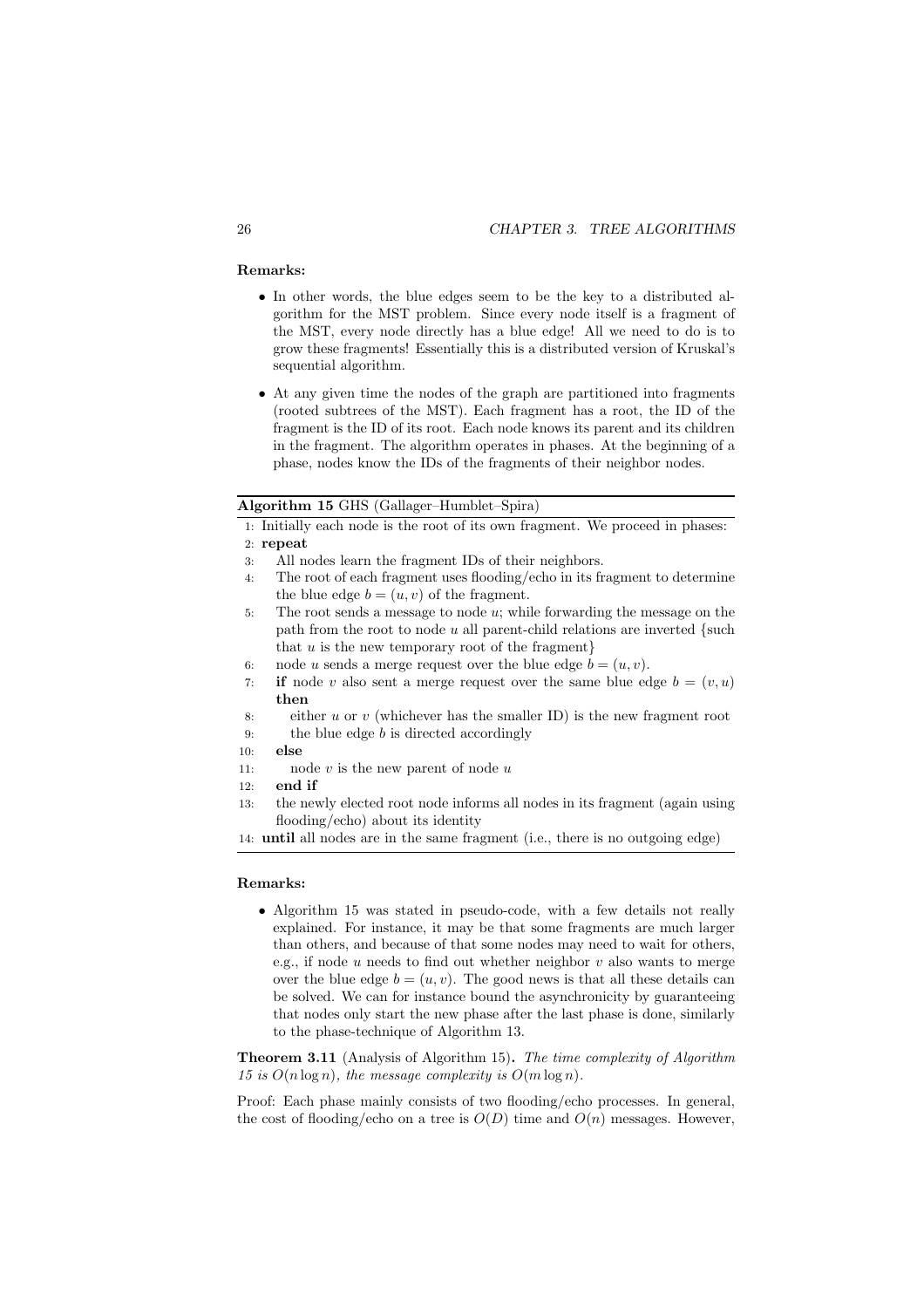the diameter  $D$  of the fragments may turn out to be not related to the diameter of the graph because the MST may meander, hence it really is  $O(n)$  time. In addition, in the first step of each phase, nodes need to learn the fragment ID of their neighbors; this can be done in 2 steps but costs  $O(m)$  messages. There are a few more steps, but they are cheap. Altogether a phase costs  $O(n)$  time and  $O(m)$  messages. So we only have to figure out the number of phases: Initially all fragments are single nodes and hence have size 1. In a later phase, each fragment merges with at least one other fragment, that is, the size of the smallest fragment at least doubles. In other words, we have at most  $\log n$  phases. The theorem follows directly.

### Remarks:

- Algorithm 15 is called "GHS" after Gallager, Humblet, and Spira, three pioneers in distributed computing. Despite being quite simple the algorithm won the prestigious Edsger W. Dijkstra Prize in Distributed Computing in 2004, among other reasons because it was one of the first (1983) nontrivial asynchronous distributed algorithms. As such it can be seen as one of the seeds of this research area.
- We presented a simplified version of GHS. The original paper by Gallager et al. featured an improved message complexity of  $O(m + n \log n)$ .
- In 1987, Awerbuch managed to further improve the GHS algorithm to get  $O(n)$  time and  $O(m + n \log n)$  message complexity, both asymptotically optimal.
- The GHS algorithm can be applied in different ways. GHS for instance directly solves leader election in general graphs: The leader is simply the last surviving root!